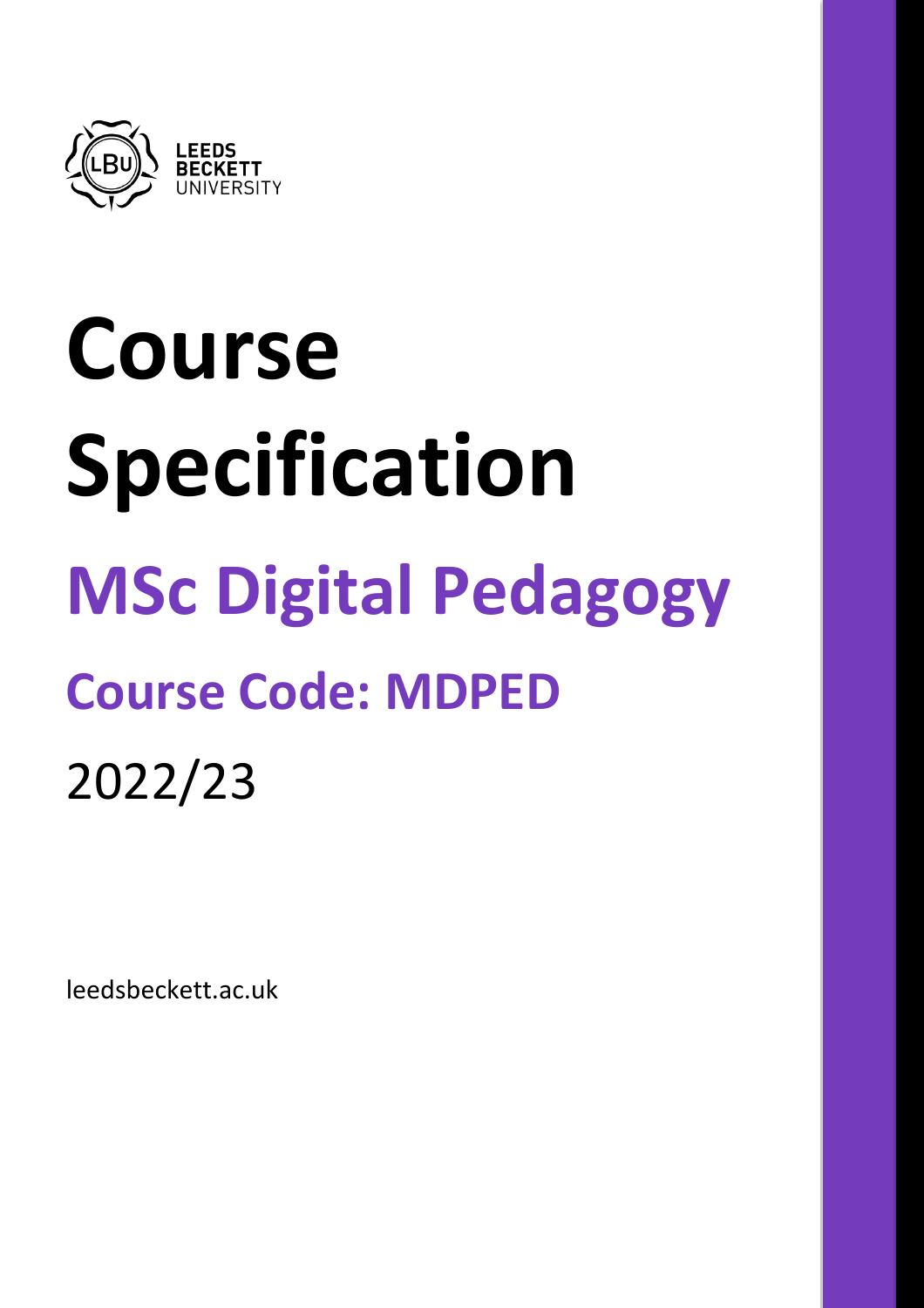# **MSc Digital Pedagogy (MDPED)**

# **Applicant Facing Course Specification for 2022/23 Postgraduate Entrants**

# **Confirmed at March 2022**

# **General Information**

| Award                                                                   | Master of Science Digital Pedagogy                                                                                                                                                                                                                                                                                                                                                                                                                     |  |
|-------------------------------------------------------------------------|--------------------------------------------------------------------------------------------------------------------------------------------------------------------------------------------------------------------------------------------------------------------------------------------------------------------------------------------------------------------------------------------------------------------------------------------------------|--|
| <b>Contained Awards</b>                                                 | Postgraduate Certificate Digital Pedagogy                                                                                                                                                                                                                                                                                                                                                                                                              |  |
|                                                                         | Postgraduate Diploma Digital Pedagogy                                                                                                                                                                                                                                                                                                                                                                                                                  |  |
| <b>Awarding Body</b>                                                    | Leeds Beckett University                                                                                                                                                                                                                                                                                                                                                                                                                               |  |
| <b>Level of Qualification and Credits</b>                               | Level 7 of the Framework for Higher Education Qualifications, with<br>180 credit points at Level 7 of the Higher Education Credit<br>Framework for England                                                                                                                                                                                                                                                                                             |  |
| <b>Course</b><br>Lengths<br><b>Standard</b><br>and<br><b>Timescales</b> | Start dates will be notified to students via their offer letter. The<br>length and mode of delivery of the course is confirmed below:                                                                                                                                                                                                                                                                                                                  |  |
|                                                                         | 1 year (full time, online)<br>$\bullet$<br>2 years (part time, online)<br>$\bullet$                                                                                                                                                                                                                                                                                                                                                                    |  |
| <b>Part Time Study</b>                                                  | PT delivery is usually at half the intensity of the FT equivalent<br>course, although there may be flexibility to increase your pace of<br>study to shorten the overall course duration. Some modules may<br>be delivered in a different sequence to that defined within this<br>information set but the modules offered within each level are<br>consistent. Please note that the work placement option is not<br>generally available to PT students. |  |
| Location(s) of Delivery                                                 | Online delivery                                                                                                                                                                                                                                                                                                                                                                                                                                        |  |
| <b>Entry Requirements</b>                                               | Admissions criteria are confirmed in your offer letter. Details of<br>how the University recognises prior learning and supports credit<br>transfer<br>located<br>here:<br>are<br>https://www.leedsbeckett.ac.uk/student-information/course-<br>information/recognition-of-prior-learning/                                                                                                                                                              |  |
|                                                                         | Admissions<br>enquiries<br>directed<br>be<br>may<br>to:<br>AdmissionsEnquiries@leedsbeckett.ac.uk.                                                                                                                                                                                                                                                                                                                                                     |  |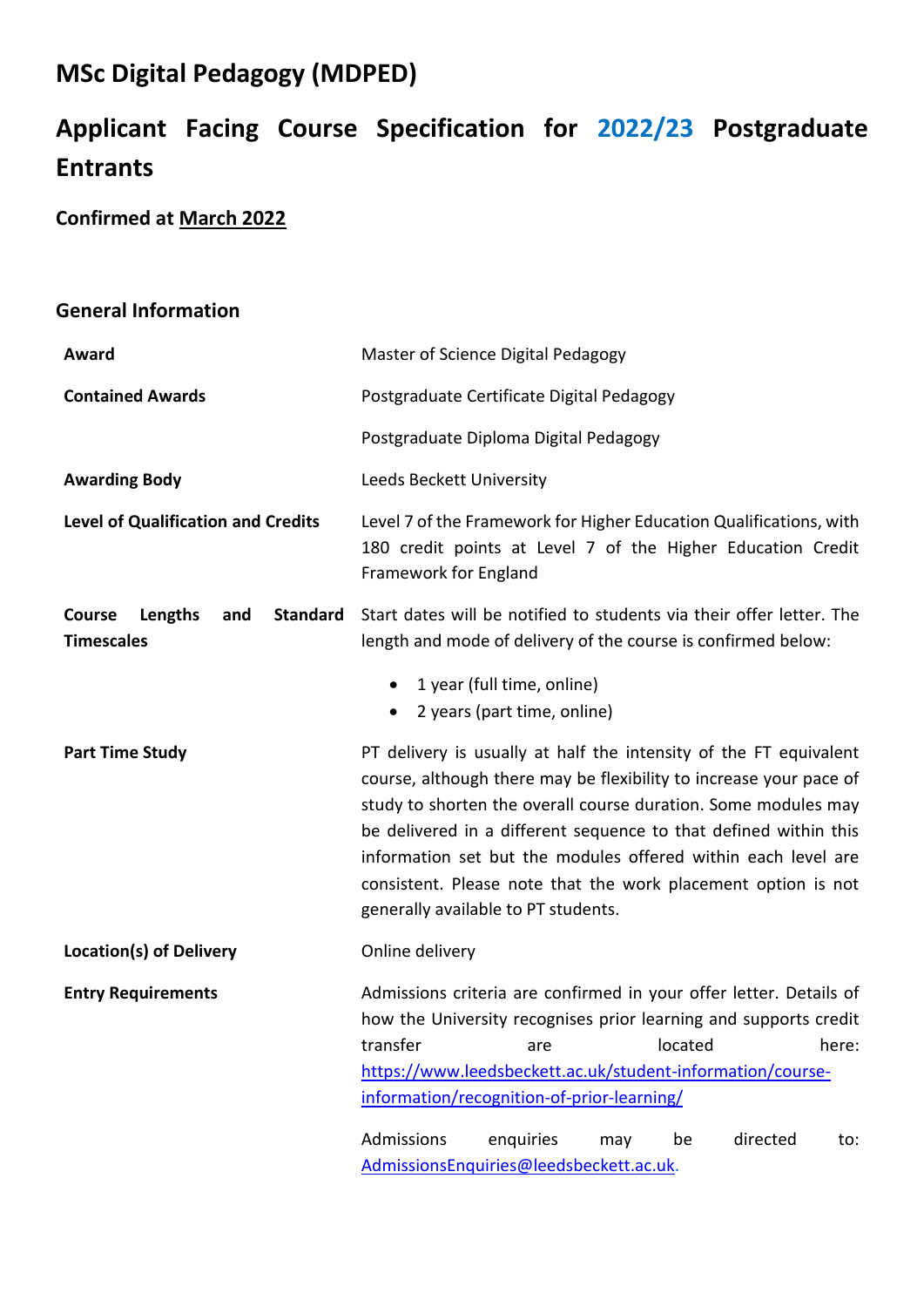**Course Fees** Course fees and any additional course costs are confirmed in your offer letter. Fees enquiries may be directed to [Fees@leedsbeckett.ac.uk.](mailto:Fees@leedsbeckett.ac.uk)

#### **Timetable Information**

Timetables for Semester 1 will be made available to students during induction week via:

- i) The Student Portal (MyBeckett)
- ii) The Leeds Beckett app

Any difficulties relating to timetabled sessions may be discussed with your Course Administrator.

#### **Policies, Standards and Regulations** [\(www.leedsbeckett.ac.uk/academicregulations\)](http://www.leedsbeckett.ac.uk/academicregulations)

There are no additional or non-standard regulations which relate to your course.

#### **Key Contacts**

| <b>Your Course Director</b>      | Meri Nasilyan-Lowe (m.nasilyan@leedsbeckett.ac.uk) |  |
|----------------------------------|----------------------------------------------------|--|
| <b>Your Academic Advisor</b>     | To be confirmed upon commenced of the course       |  |
| <b>Your Course Administrator</b> | Connor Hulme (education@leedsbeckett.ac.uk)        |  |

#### **Aims**

The aims of the programme are to develop the knowledge and skills required to successfully and appropriately implement digital pedagogical practices into educational and training spaces. The course will address societal, technological, and educational issues in relation to the use of digital pedagogy, and will enable the student to design, implement and evaluate digital pedagogy in their own educational practice.

#### **Course Learning Outcomes**

At the end of the course, students will be able to:

- 1. Synthesise and evaluate different approaches to the use of digital technology in education;
- 2. Critically evaluate own practice in terms of the key concepts in digital pedagogy;
- 3. Use structured approaches to critically evaluate a digital artefact or system;
- 4. Debate and critically analyse the issues that hold contemporary interest and concern for educators exploiting digital approaches to pedagogy;
- 5. Select appropriate data collection methods to address research question or problems relevant to digital pedagogy;
- 6. Devise and sustain arguments through critically reflecting on theory, research, policy and practice.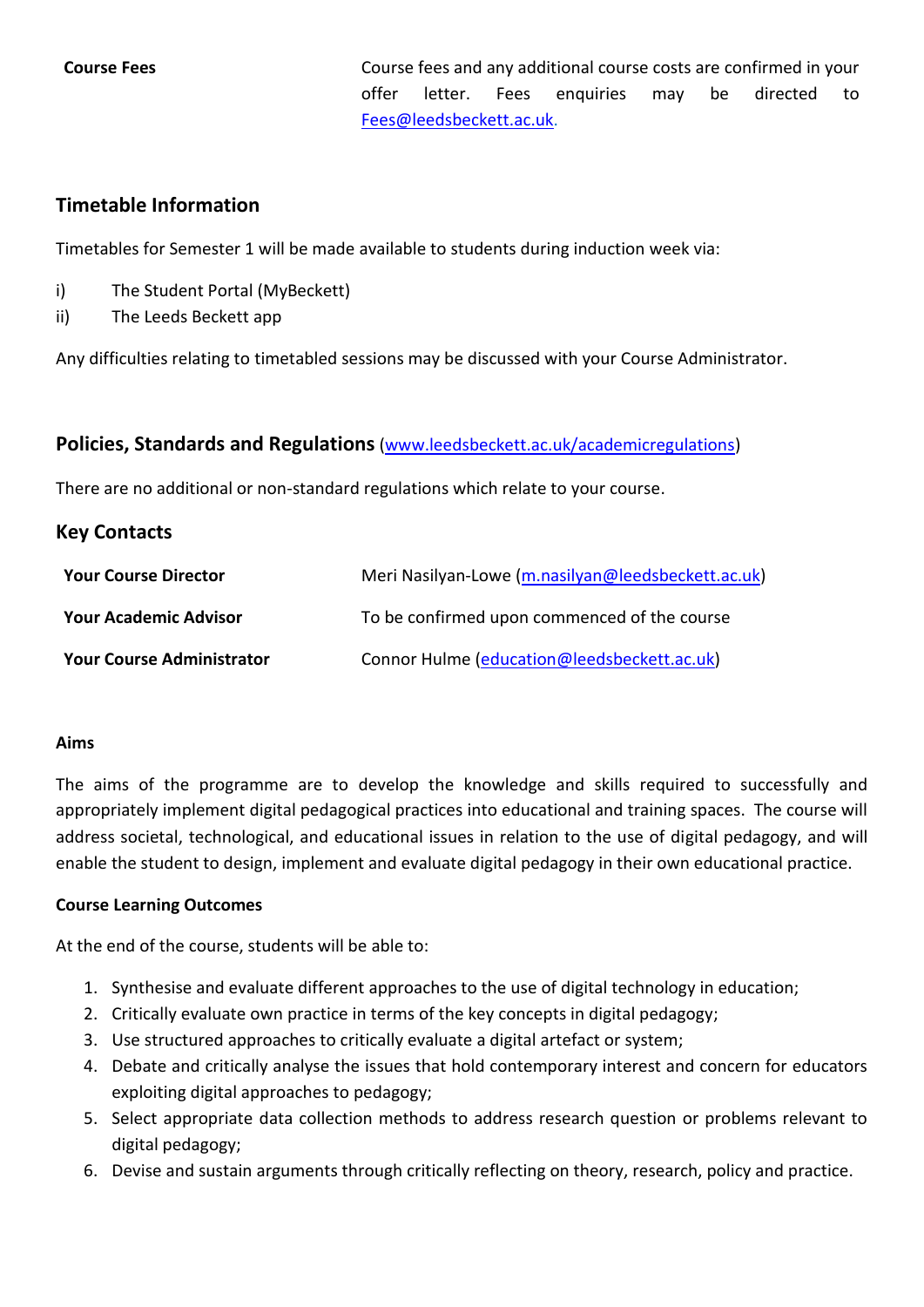# **Teaching and Learning Activities**

#### **Summary**

Students are taught entirely online throughout this course; all materials for every module are pre-prepared and accessible in a structured manner through our Virtual Learning Environment. Every module is led by a subject specialist lecturer, and students also benefit from dedicated group leaders who support the subject specialist lecturer, and online learning tutors who provide bespoke technical and academic skills support. Every student is allocated an Academic Advisor for the duration of their course, who can support academically, and also signpost to the pastoral officers supporting the programme. Whilst the majority of modules are supported in this way, the final *Dissertation* module is further supported by an individual project supervisor. Communities of practice are developed early in the course utilising digital collaborative tools, in order to support students and build collective opportunities for distance working. All modules consist of a mixture of guided learning via the VLE, and independent study which is supported by the array of academic staff highlighted above.

#### **Your Modules**

This information is correct for students progressing through the programme within standard timescales. Option modules listed are indicative of a typical year. There may be some variance in the availability of option modules. Students who are required to undertake repeat study may be taught alternate modules which meet the overall course learning outcomes. Details of module delivery will be provided in your timetable.

#### Full-time:

| Level <sub>7</sub>                            |            |                                             |            |
|-----------------------------------------------|------------|---------------------------------------------|------------|
| Semester 1                                    | Core (Y/N) | Semester 2                                  | Core (Y/N) |
| Key concepts in digital pedagogy              | Υ          | Designing digital artefacts for<br>learning | v          |
| Teaching and learning in a digital<br>age     | Υ          | Critical debates in digital pedagogy        | Υ          |
| Setting-based research in digital<br>pedagogy | Υ          | <b>Dissertation</b>                         | v          |
| Research methods                              | Υ          |                                             |            |

#### Part-time:

| Level 7                          |            |                                               |            |
|----------------------------------|------------|-----------------------------------------------|------------|
| Semester 1                       | Core (Y/N) | Semester 2                                    | Core (Y/N) |
| Key concepts in digital pedagogy |            | Setting-based research in digital<br>pedagogy |            |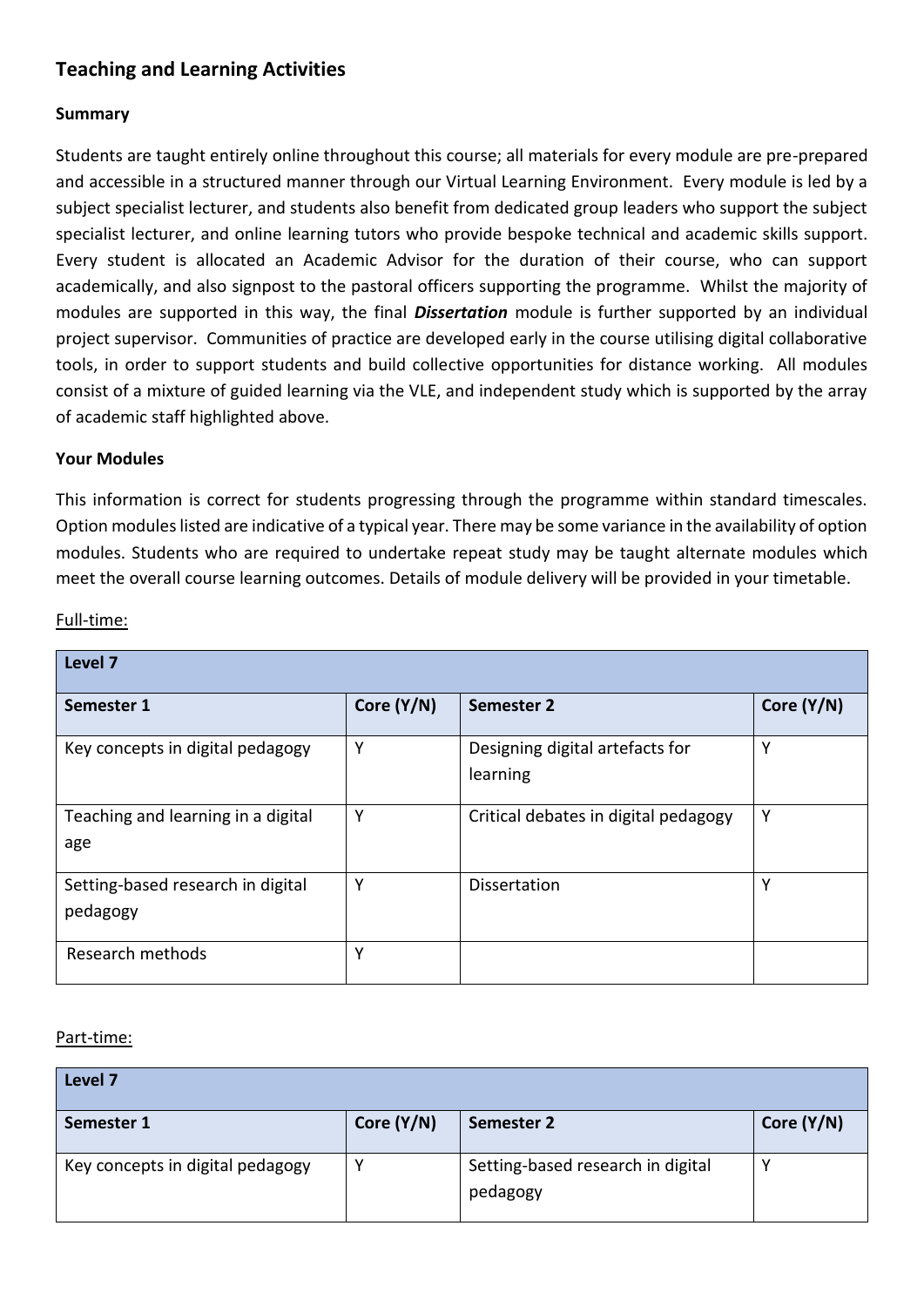| Teaching and learning in a digital          | Υ          | Research methods    | v          |
|---------------------------------------------|------------|---------------------|------------|
| age                                         |            |                     |            |
| Semester 3                                  | Core (Y/N) | Semester 4          | Core (Y/N) |
| Designing digital artefacts for<br>learning | v          | <b>Dissertation</b> | v          |
| Critical debates in digital pedagogy        | Υ          |                     |            |

There are no option modules.

### **Assessment Balance and Scheduled Learning and Teaching Activities**

The assessment balance and overall workload associated with this course are calculated from core modules and typical option module choices undertaken by students on the course. They have been reviewed and confirmed as representative by the Course Director but applicants should note that the specific option choices students make may influence both assessment and workload balance.

A standard module equates to 200 notional learning hours, which may be comprised of teaching, learning and assessment, any embedded placement activities and independent study. Modules may have more than one component of assessment.

#### **Assessment**

On this course students will be assessed entirely by coursework. There is a *Dissertation* module which will require the production of a dissertation of 12,000 - 15,000 words.

#### **Workload**

| <b>Overall Workload for the Course</b> |            |
|----------------------------------------|------------|
| Teaching, Learning and Assessment      | 174 hours  |
| Independent Study                      | 1626 hours |
| Placement                              | 0 hours    |

## **Learning Support**

If you have a question or a problem relating to your course, your Course Administrator is there to help you. Course Administrators work closely with academic staff and can make referrals to teaching staff or to specialist professional services as appropriate. They can give you a confirmation of attendance letter, and a transcript. You may also like to contact your Course Rep or the Students' Union Advice team for additional support with course-related questions.